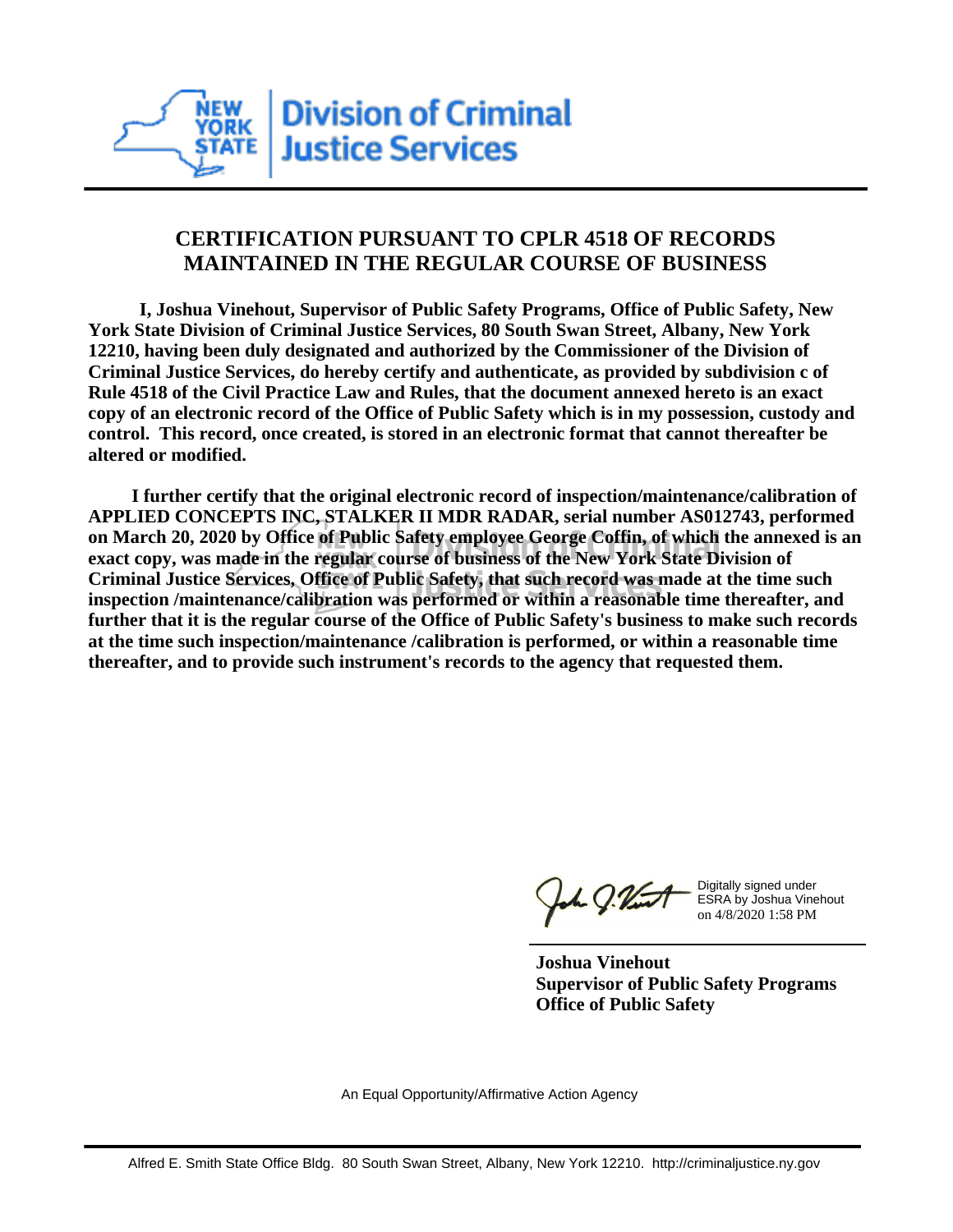## **RADAR RECORD OF INSPECTION / MAINTENANCE / CALIBRATION**

## **Name of Submitting Agency: Stony Point Town Police Department Manufacturer: APPLIED CONCEPTS INC Model: STALKER II MDR Date: March 20, 2020 Serial Number: AS012743**

 **I hereby certify that APPLIED CONCEPTS INC RADAR, model STALKER II MDR, serial number AS012743/ / N/A / / N/A, has been calibrated using standards whose accuracies are established by the National Bureau of Standards, or have been derived by the ratio type of self calibration techniques. Calibration has been effected by controlled tests performed on the date indicated above.**

| <b>Test No</b> | <b>Internal Standard</b>                   | <b>Test Result</b> |
|----------------|--------------------------------------------|--------------------|
|                | <b>PAS MPH</b>                             | <b>PAS MPH</b>     |
| <b>Test No</b> | <b>Certification Standard (Stationary)</b> | <b>Test Result</b> |
|                | 40 MPH                                     | 40 MPH             |
|                | <b>25 MPH</b><br>YORK                      | <b>25 MPH</b>      |
| <b>Test No</b> | <b>Certification Standard (Moving)</b>     | <b>Test Result</b> |
|                | 40 MPH                                     | <b>15 MPH</b>      |
|                | 25 MPH                                     |                    |

**Turning Fork Certification / Date of Certification: March 20, 2020**

| <b>Serial Number</b> | <b>Frequency</b> | <b>Test Result</b> |
|----------------------|------------------|--------------------|
| FR341617             | 4165 HZ          | 40 MPH             |

**The above stated tuning fork has been tested and found to oscillate at 4165 Hertz. It will cause a calibration signal of 40 MPH when used with a Doppler traffic radar operating at 34,700 Mhz.**

| <b>Serial Number</b> | Frequency | <b>Test Result</b> |
|----------------------|-----------|--------------------|
| FA235347             | 2616 HZ   | 25 MPH             |

**The above stated tuning fork has been tested and found to oscillate at 2616 Hertz. It will cause a calibration signal of 25 MPH when used with a Doppler traffic radar operating at 34,700 Mhz.**

 **I further certify that the entries made in these records were made at the time that the inspection /maintenance/calibration of the above identified RADAR was performed, or within a reasonable time thereafter.**

 *page 1 of 2* 

Digitally signed under ESRA by George Coffin on 3/20/2020 11:57 AM

**George Coffin Highway Safety Equipment Technician Office of Public Safety**

**\_\_\_\_\_\_\_\_\_\_\_\_\_\_\_\_\_\_\_\_\_\_\_\_\_\_\_\_\_\_\_\_\_\_\_\_\_**